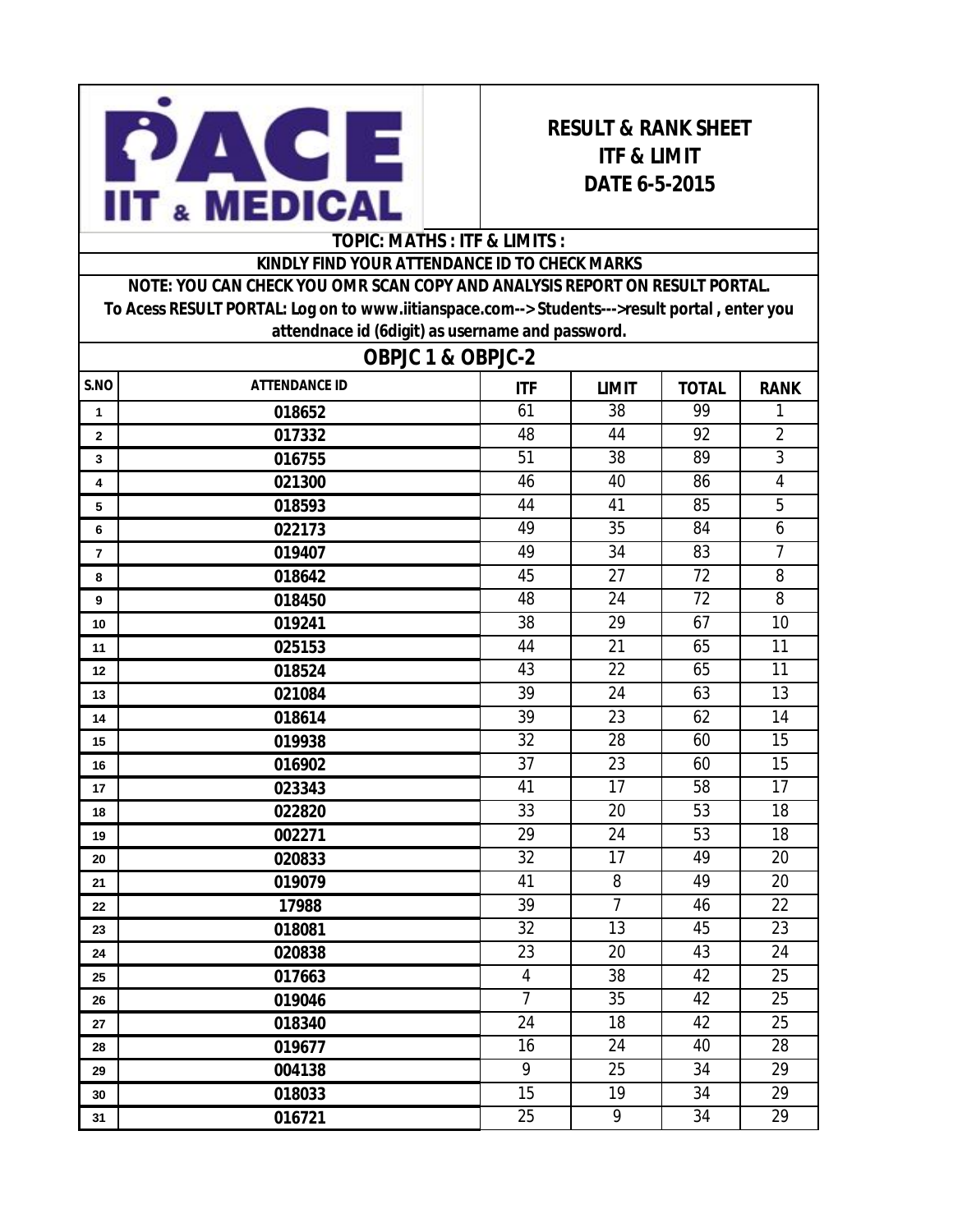| 32 | 021833 | 15               | 16               | 31               | 32 |
|----|--------|------------------|------------------|------------------|----|
| 33 | 020119 | 18               | 13               | 31               | 32 |
| 34 | 020305 | 25               | $\mathbf{1}$     | 26               | 34 |
| 35 | 024144 | $\overline{12}$  | $\overline{14}$  | 26               | 34 |
| 36 | 022914 | 23               | $\overline{2}$   | 25               | 36 |
| 37 | 016930 | 19               | $\boldsymbol{6}$ | 25               | 36 |
| 38 | 021930 | 21               | $\overline{4}$   | 25               | 36 |
| 39 | 016753 | 15               | 10               | 25               | 36 |
| 40 | 022743 | $\overline{7}$   | 17               | 24               | 40 |
| 41 | 022793 | $\boldsymbol{6}$ | $\overline{17}$  | 23               | 41 |
| 42 | 020832 | 13               | 10               | 23               | 41 |
| 43 | 023085 | 17               | $\overline{3}$   | 20               | 43 |
| 44 | 021759 | 8                | $\overline{11}$  | 19               | 44 |
| 45 | 018147 | 20               | $-4$             | 16               | 45 |
| 46 | 024113 | $\boldsymbol{0}$ | 15               | 15               | 46 |
| 47 | 024295 | 16               | $-1$             | 15               | 46 |
| 48 | 021060 | 6                | 8                | 14               | 48 |
| 49 | 020965 | 9                | $\overline{5}$   | 14               | 48 |
| 50 | 021117 | $\overline{3}$   | $\overline{10}$  | 13               | 50 |
| 51 | 016807 | $\overline{3}$   | 10               | 13               | 50 |
| 52 | 019091 | $\boldsymbol{0}$ | 11               | 11               | 52 |
| 53 | 021362 | $\overline{5}$   | 5                | 10               | 53 |
| 54 | 021544 | $\sqrt{4}$       | $\overline{3}$   | $\overline{7}$   | 54 |
| 55 | 021292 | $\mathbf 0$      | $\overline{3}$   | 3                | 55 |
| 56 | 021098 |                  |                  | $\mathbf 0$      | 56 |
| 57 | 019238 |                  |                  | $\boldsymbol{0}$ | 56 |
| 58 | 022869 |                  |                  | $\mathbf 0$      | 56 |
| 59 | 021798 |                  |                  | $\boldsymbol{0}$ | 56 |
| 60 | 018857 |                  |                  | $\mathbf 0$      | 56 |
| 61 | 018752 |                  |                  | $\mathbf 0$      | 56 |
| 62 | 018771 |                  |                  | $\mathbf 0$      | 56 |
| 63 | 023445 |                  |                  | $\boldsymbol{0}$ | 56 |
| 64 | 019247 |                  |                  | $\boldsymbol{0}$ | 56 |
| 65 | 023247 |                  |                  | $\boldsymbol{0}$ | 56 |
| 66 | 023266 | $\overline{3}$   | $-3$             | $\boldsymbol{0}$ | 56 |
| 67 | 018265 |                  |                  | $\boldsymbol{0}$ | 56 |
| 68 | 021246 |                  |                  | $\mathbf 0$      | 56 |
| 69 | 018763 |                  |                  | $\mathbf 0$      | 56 |
| 70 | 018786 |                  |                  | $\boldsymbol{0}$ | 56 |
| 71 | 018782 |                  |                  | $\mathbf 0$      | 56 |
| 72 | 021969 |                  |                  | $\boldsymbol{0}$ | 56 |
| 73 | 016769 |                  |                  | $\mathbf 0$      | 56 |
| 74 | 019383 |                  |                  | $\boldsymbol{0}$ | 56 |
| 75 | 002186 |                  |                  | $\mathbf 0$      | 56 |
| 76 | 002245 |                  |                  | $\boldsymbol{0}$ | 56 |